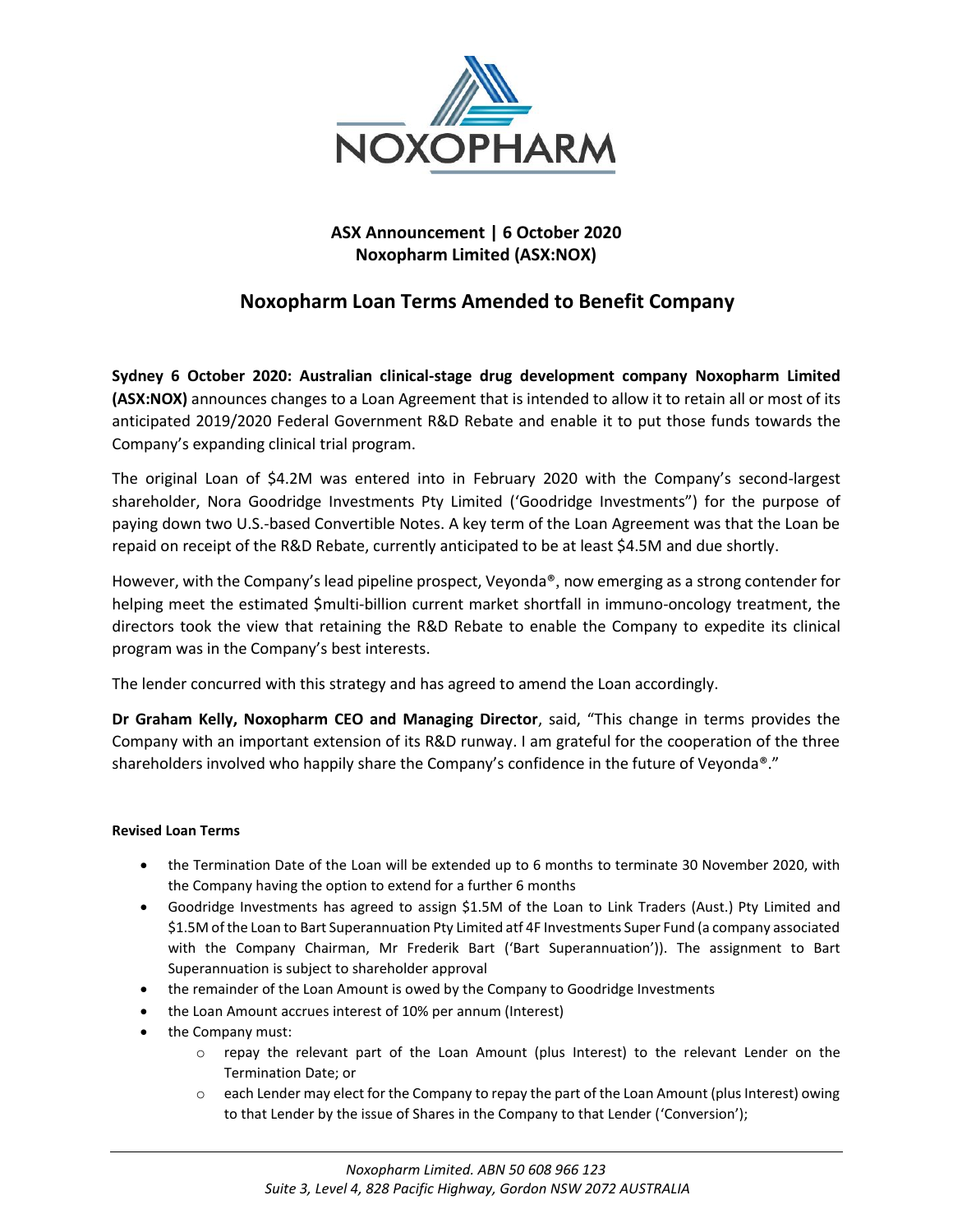

- o if a Conversion occurs, the price per Share will be at a 5% discount to the price of Shares offered under the first equity raising by the Company of at least \$2,000,000, and if there is no such equity raising before the Termination Date, the price per Share will be at a 20% discount to the VWAP for the last 5 trading days on the ASX prior to the date of the Conversion; and
- on or before 30 November 2020, Goodridge Investments may:
	- o offer to assign all (but not part) of the remainder of the Loan Amount owing to Goodridge Investments to Bart Superannuation and/or Link; or
	- $\circ$  if Goodridge Investments does not offer to assign as set out immediately above, elect that the part of the Loan Amount owing to Goodridge Investments (plus Interest) be repaid in cash on or before 30 November 2020.

*Graham Kelly, Noxopharm CEO and Managing Director, has approved the release of this document to the market on behalf of the Board of Directors.*

#### **-ENDS-**

#### **About Noxopharm**

Noxopharm Limited (ASX:NOX) is an Australian clinical-stage drug development company focused on treating cancer with Veyonda®, its first drug candidate.

Veyonda**®** is a dual-acting oncotoxic and immuno-oncology drug designed to enhance the effectiveness and safety of standard oncology treatments including chemotherapy, radiotherapy and immuno-oncology drugs. The drug acts by harnessing the body's immune system to inflict damage on cancer cells throughout the body and has shown promise in treating a broad spectrum of cancers.

Noxopharm also has an active research and development (R&D) program for additional drug candidates and is the major shareholder of US biotechnology company Nyrada Inc. (ASX:NYR).

To learn more, please visit: [noxopharm.com](https://www.noxopharm.com/site/content/)

**Investor & Corporate enquiries:** Company Secretary: Prue Kelly **David Franks** M: 0459 022 445 T: +61 2 8072 1400

E: [info@noxopharm.com](mailto:info@noxopharm.com) E: [David.Franks@automicgroup.com.au](mailto:David.Franks@automicgroup.com.au)

## **Media Enquiries**  Julia Maguire The Capital Network E: [julia@thecapitalnetwork.com.au](mailto:julia@thecapitalnetwork.com.au) T: + 61 2 8999 3699

#### **Forward Looking Statements**

This announcement may contain forward-looking statements. You can identify these statements by the fact they use words such as "aim", "anticipate", "assume", "believe", "continue", "could", "estimate", "expect", "intend", "may", "plan", "predict", "project", "plan", "should", "target", "will" or "would" or the negative of such terms or other